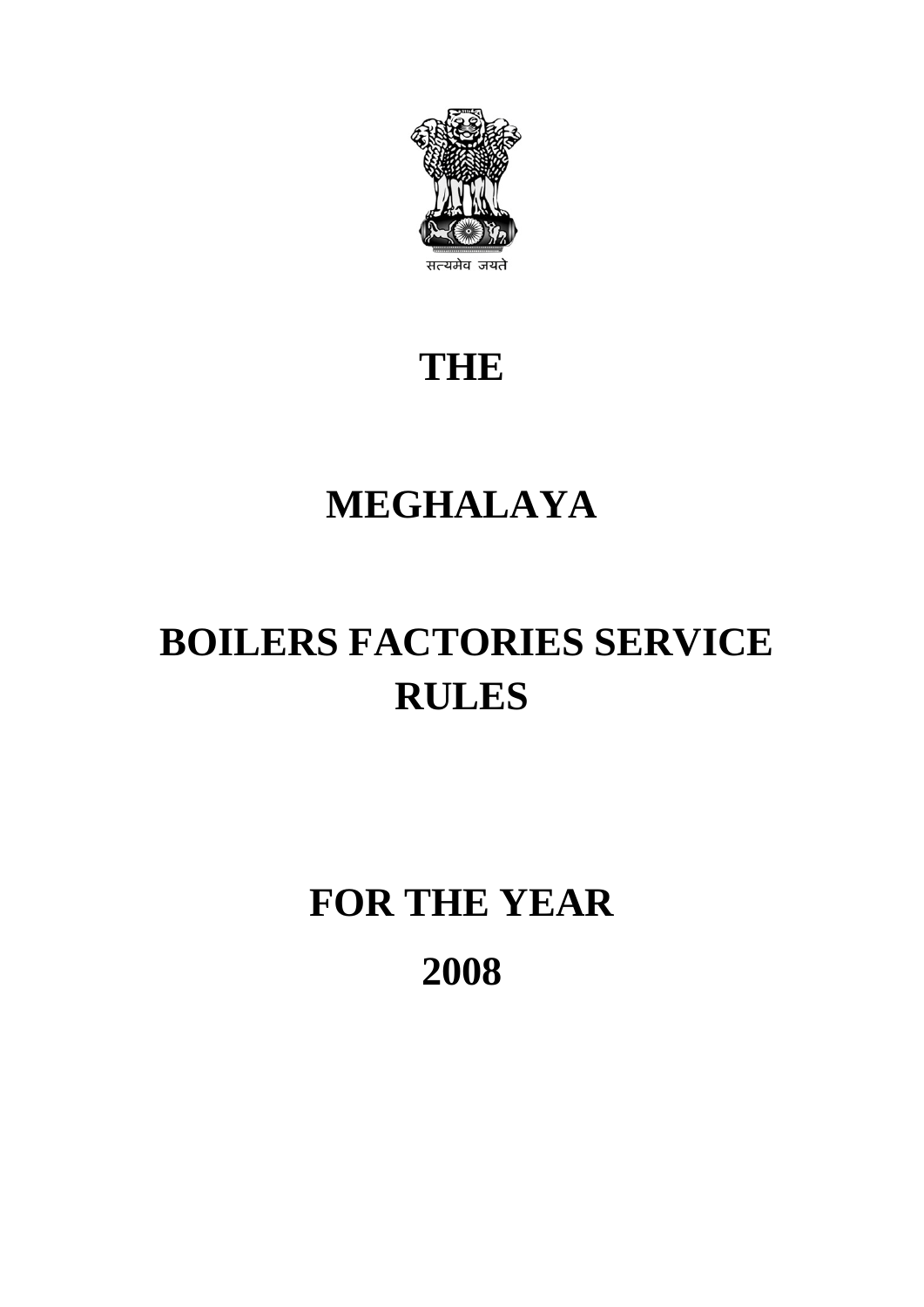#### The  $26<sup>th</sup>$  November, 2008

No.Labour. 48/78—In exercise of the powers conferred by the proviso to Article 309 of the Constitution of India, the Government of Meghalaya is pleased to make the following Rules for regulating the recruitment and the conditions of Service of persons appointed to posts in the 'Meghalaya Boilers and Factories' Service of Meghalaya.

#### **THE MEGHALAYA BOILERS FACTORIES SERVICE RULES**

- 1. **Short title and Commencement**:-- (1) These Rules may be called the Meghalaya Boilers and Factories Service Rules (2) They shall come into force from the date of this notification
- 2. **Definition**:-- In these Rules unless there is anything repugnant in the subject or context:-- (a) "Appointing Authority" means (1) The Governor of Meghalaya in respect of Gazetted posts
	- (2) The Chief Inspector of Boilers and Factories in respect of Non-Gazetted posts
	- (b) "Commission" means the Meghalaya Public Service Commission.
	- (c) "Committee" means the Committee constituted under Rule 8 of these Rules.
	- (d) "Government" means the Government of Meghalaya.
	- (e) "Governor" means the Governor of Meghalaya.
	- (f) "Member of the Service" means the member of the Meghalaya Boilers and Factories Service.
	- (g) "State" means the state of Meghalaya.
	- (h) "Year" means the Calendar Year.
- 3. **Constitution of the Service**:-- The Service shall consist of the following persons, namely:--
	- (1) Members of the Assam Boilers and the Assam Factories Service who are allocated to the State of Meghalaya in accordance with the provisions of Section 64 (1) of the North Eastern Areas (Re-organisation) Act, 1971
	- (2) Persons appointed to different posts in the service in accordance with the provisions of these rules.
- 4. **Composition of the service**: -- (1) The Service shall consist of the following grades and posts.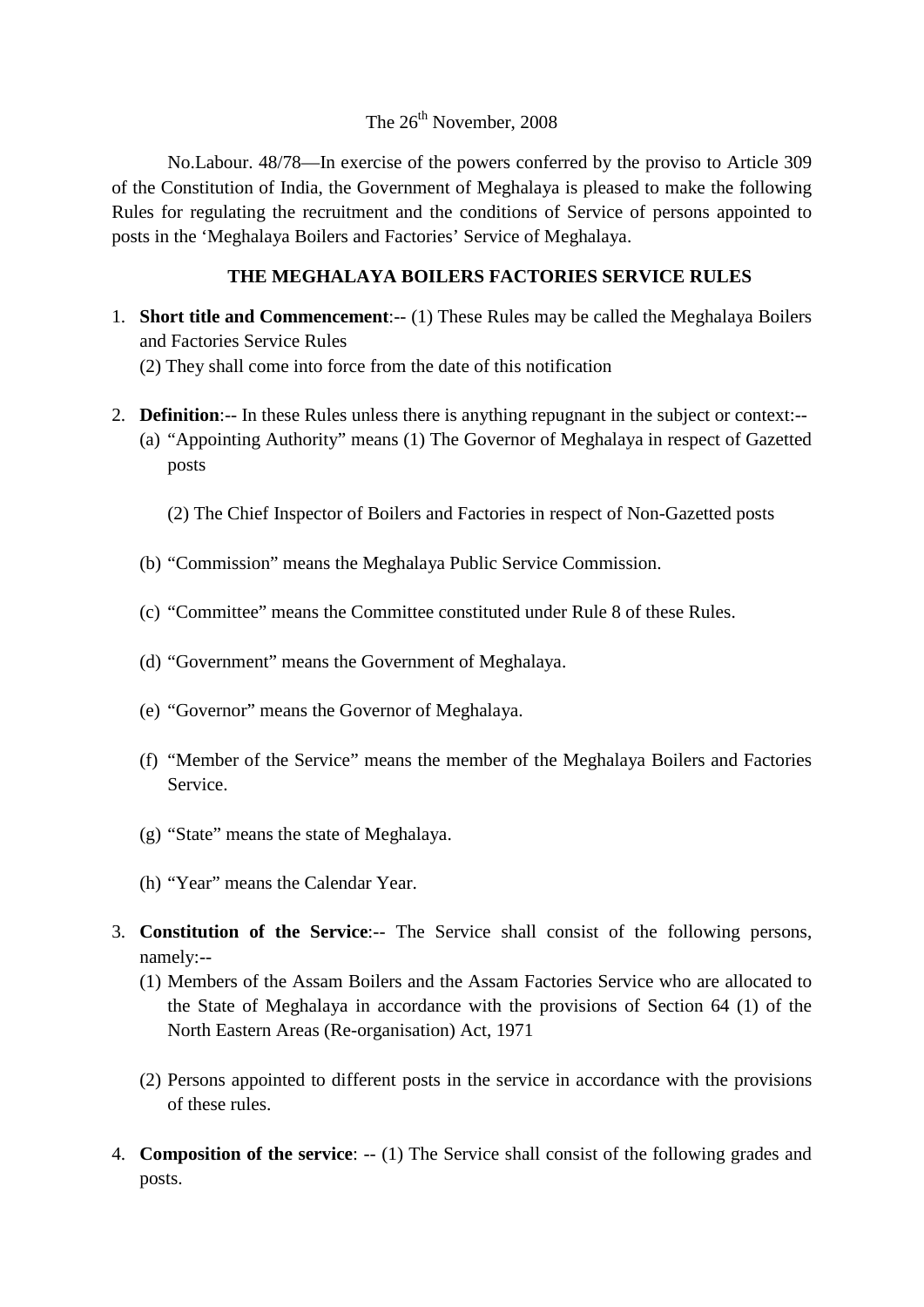| <b>GRADE</b> |                  |  | <b>POST</b>                               |
|--------------|------------------|--|-------------------------------------------|
| (a) Grade    |                  |  | Senior Inspector of Boilers and Factories |
| (b) Grade    | $\hspace{0.1mm}$ |  | Inspector of Boilers and Factories        |

(2) Each of the categories of posts in clauses (a) and (b) of Sub-rule (1) shall form an independent cadre. Members of the lower cadre shall no claim for appointment to any of the higher cadre except in accordance with the provisions made in these Rules.

- 5. **Status**: -- The Status of the Members of the Service holding posts in the Grade I and Grade II shall be group 'A' Gazetted.
- 6. **Strength of the Service**: -- (1) The strength and composition of the Service shall be such as may be determined by the Governor from time to time.

(2) At the commencement of these Rules, the Strength of the Service and posts therein shall be as shown in Schedule-I

7. **Method of Recruitment**: -- (1) Appointment to any post by promotion in the Grade I shall be made from the select list approved under Sub-Rule (4) of Rule 9 from amongst the members of the Service holding the next lower posts.

Provided that no member of the Service shall be eligible for consideration for promotion unless he has rendered not less than 3 (three) years at continuous Service in the lower post on the first day of the year in which the selection is

(2)(I) The appointment to Grade-II post by direct recruitment shall be made on the result of the examination to be conducted by the commission.

(II) The proportion of Vacancies to be filled up in any year in accordance with sub-rule (2) shall be 50 percent by promotion and 50 percent by direct recruitment

8. **Departmental promotion committee** – (1) For the purpose of appointment by promotion under Rule 7 to posts carrying scales of pay the maximum of which is Rs. 11,130,00/- and above, there shall be a Departmental promotion committee consisting of the following members: --

| $\mathbf{i}$ ) | <b>Chief Secretary</b> |                                                                              |     | - Chairman         |  |
|----------------|------------------------|------------------------------------------------------------------------------|-----|--------------------|--|
| $\rm ii)$      |                        | Principal Secretary/Commissioner<br>Secretary/Secretary Department of Labour | and | - Member Secretary |  |

**2**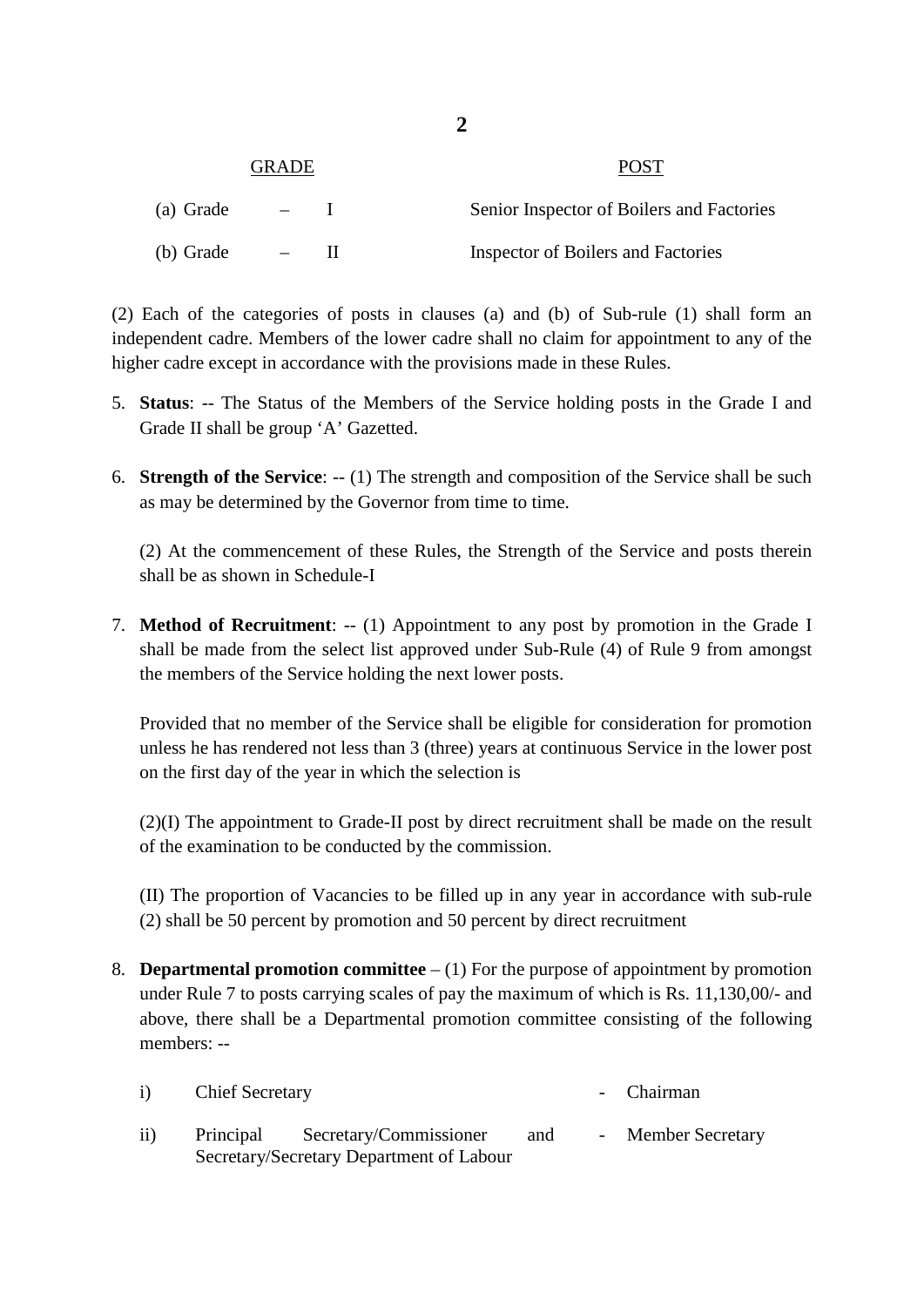| iii) | Principal | Secretary/Commissioner<br>Secretary/Secretary/Additional<br>Personnel and AR Department | and<br>Secretary | Member   |
|------|-----------|-----------------------------------------------------------------------------------------|------------------|----------|
| iv)  | Principal | Secretary/Commissioner<br>Secretary/Secretary Finance Department                        | and              | - Member |
| V)   |           | Chief Inspector of Boilers and Factories                                                |                  | Member   |

(2) The Committee may invite any other persons to attend its meetings if and when considered necessary.

- 9. **Procedure for preparing the select lists**: -- (1) At the beginning of each year, the Appointing Authority shall refer to the committee, the approximate number of vacancies likely to occur in each grade of the Service during the year. TO enable the committee to prepare the lists for promotion to those grade, the Appointing Authority shall furnish the committee with the following documents, namely:-
	- i) A list of the members of the Service drawn up in order of seniority and consisting three times the number of vacancies referred to in sub-rule (1)

Provided that such restriction shall not apply in respect of post where the total number of eligible persons is less than three times the number of vacancies and in such a case the Committee shall consider all the eligible persons

- ii) The character Rolls and Service Records of such persons.
- iii) Any other document and information as may be considered necessary by the Appointing Authority for required by the Committee

(2) The Committee after examining the character Rolls, Service Records and other documents in respect of all such persons, shall prepare a list based on seniority with due regard to merit and suitability. The number of person to be included in the list shall be according to the actual number of vacancies available at the particular grade the list shall be forwarded by the Committee to the Appointing Authority.

(3) The names of persons in the list shall be placed in order of preference for promotion. In every case where a junior member is selected in preference to his seniors, the Committee shall record in writing the reasons for doing so.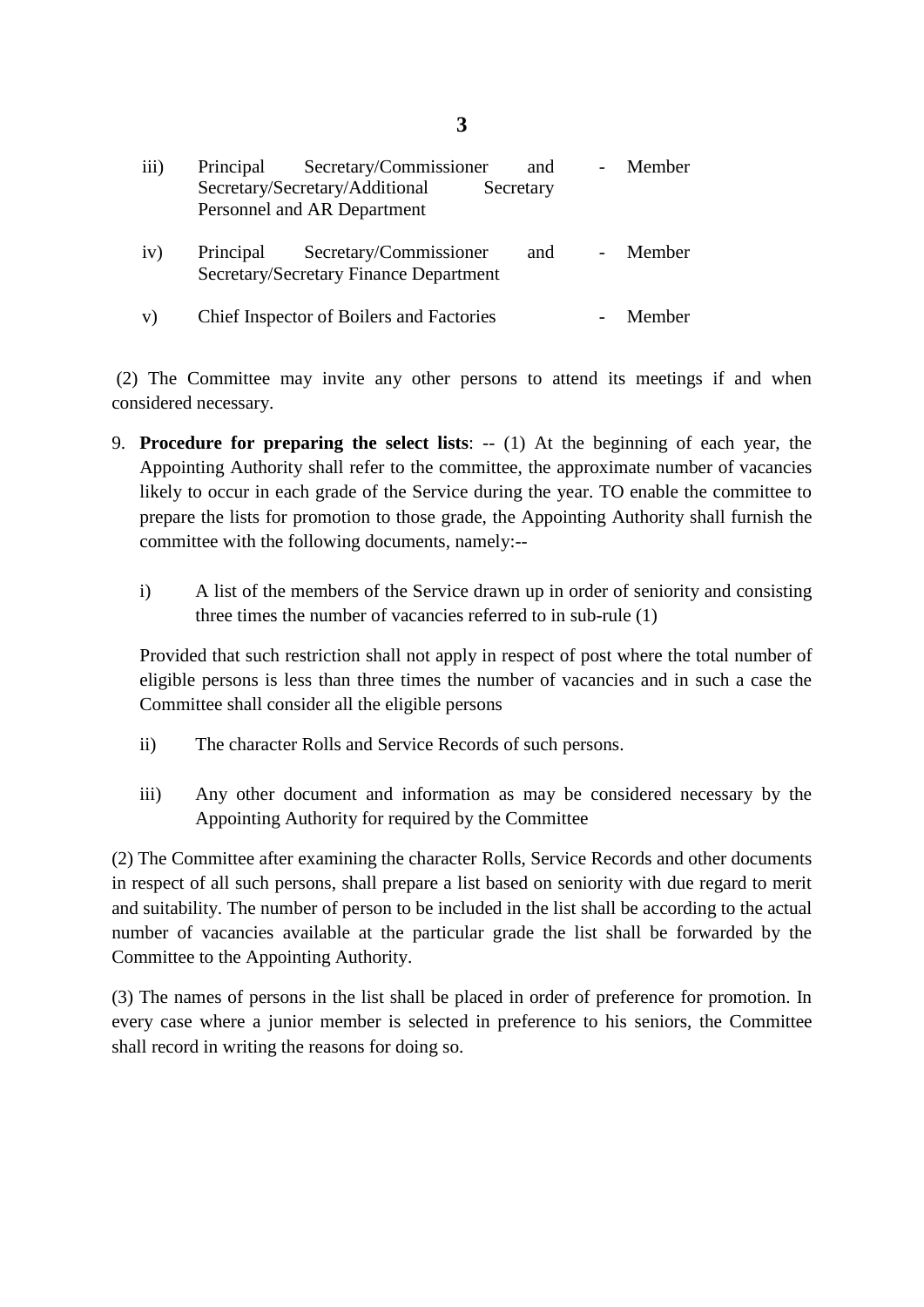(4) For the purpose of appointment by promotion under sub-rule (1) of Rule 7, the Appointing Authority shall consider the list prepared by the Committee along with the character Rolls and service Records and other documents in respect of each person in the list and unless they consider that any change is necessary, approve the list. If the Appointing Authority consider it necessary to make change in the list received from the Committee, he shall inform the Committee of the changes proposed and after taking into account the comments, if any of the Committee approve the said list finally with or without modification as may in his opinion be just and proper.

10. Consultation with the Commission:-- (1) The Appointing Authority shall forward the list prepared under Rule 9 to the Commission along with the character Rolls, Service Records and other relevant documents in respect of each person in the list together with his comments, if any

(2) The Commission shall consider the lists and documents referred to in sub-rule (1) and such other documents as it may have called for and unless it considers that any change is necessary approve the list.

(3) If the Commission consider it necessary to make any change in the list received from the Appointing Authority it shall inform him of the change (S) proposed and after taking into account the comments if any, of the Appointing Authority, approved the said list finally with or without modifications as may in its opinion be just and proper.

(4) The lists as approved by the Commission either under sub-rule (2) or sub-rule (3) of this Rule shall form the Select list for the purpose of the appointment under sub-rule (1) of Rule 7.

11. **Validity of the Select list (I)**:-- The Select list shall remain in force for a period of one year unless its validity is extended with the approval of the Commission.

Provided that such an extension shall not be for a total period exceeding six months. Provided further that in the event of any green lapse in the conduct or performance of duties on the part of any person in the select list, the Appointing Authority may, if he thinks fit remove the name of such person from the select list in consultation with the committee and the commission. The reason (S) for doing so shall be recorded in writing

(2) The Committee shall meet once a year to review the select list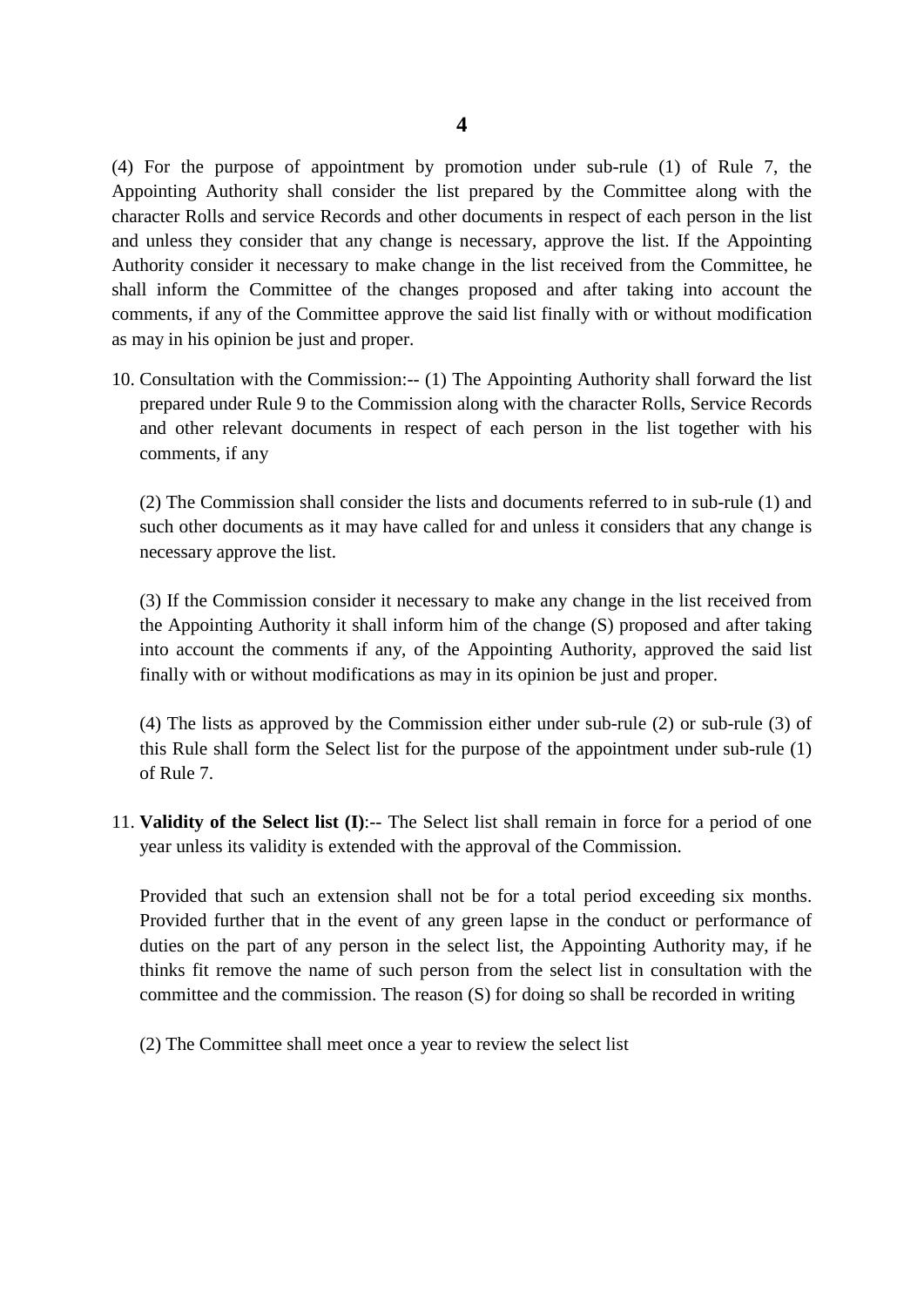12. **Direct Recruitment**: -- (1) Competitive examination for direct recruitment under clause (1) of sub-rule (2) of Rule 7 shall be held in such intervals as the Appointing Authority may, in consultation with the Commission from time to time determine. The date on which and the place in which the examination shall be held, shall be fixed by the commission.

(2) The examination shall be conducted by the Commissioner in accordance with such syllabus as the Appointing Authority may from time to time make in consultation with the Commission

(3) Of the number of Vacancies to be filled up on the result of each examination there shall be reservation if favour of candidates belonging to scheduled castes and scheduled tribes to the extent and subject to the conditions as the Government from time to time prescribes.

(4) On the basis of the results of the Committee Examination the Commission/Committee shall prepare a list of all successful candidates in order of merit, which shall be determined in accordance with the aggregate marks obtained by such candidates and if two or more candidates obtain equal marks, the Commission/Committee shall arrange them in the order of their relative merit which shall be determine in accordance with the general suitability of the candidates for appointment to the post. The number of persons to be included in the list shall be according to the actual Vacancies likely to occur during the recruitment year plus ten percent of the actual Vacancies or 2 (two) names whichever is more. The list shall be forwarded to the Appointing Authority.

(5) The inclusion of a candidate's name in the list confer no right to appointment unless the Appointing Authority is satisfied after such enquiry as may be considered necessary that the candidate is suitable in all respects for appointment to the post and that appointment to any post in the Service is subject to availability of Vacancy.

- 13. **Condition of eligibility for appearing at the Competitive Examination**:-- In order to be eligible to compete at the examination for direct recruitment, a candidate must satisfy the following condition, namely—
	- (1) Nationality He must be a citizen of India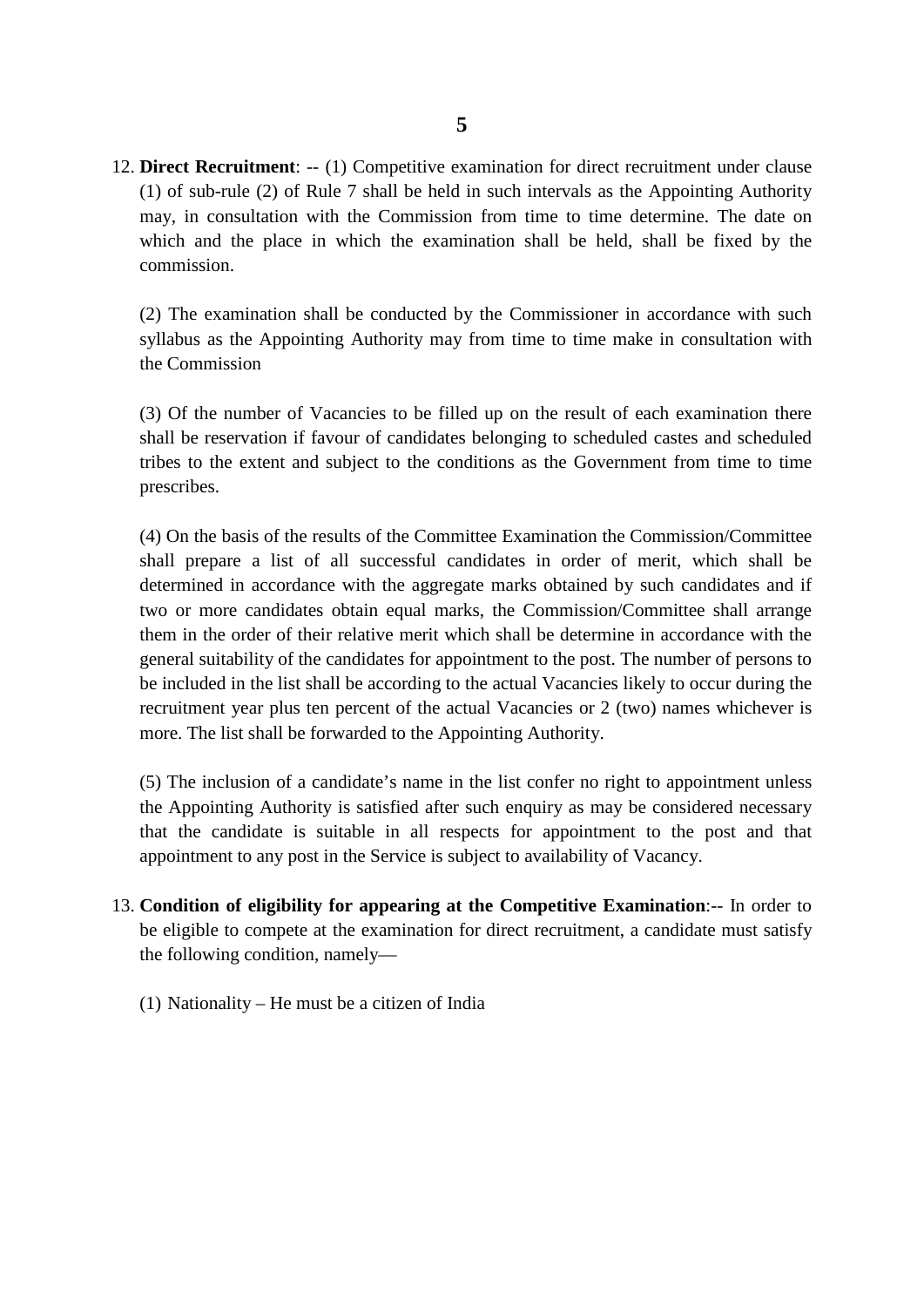(2) Age – He must have attained the age of 21 (twenty one) year, and must not have exceeded the age of 27 (twenty seven) years on the  $1<sup>st</sup>$  day of the year in which the advertisement for the post is made

Provided that in the case of candidates belonging to Scheduled Castes and Scheduled Tribes, the upper age limit will be subject to relaxation made by the Government from time to time

- (3) Educational Qualification As laid down in the Schedule II
- 14. **Disqualification for appointment to the service**:-- (1) No person shall be appointed who, after such medical examination as the Government may prescribe, is not found to be in good mental or bodily health and free any physical defect or infirmity which may render him until in the discharge of his duties

(2) No person shall be appointed to the service who had been convicted for any offence involving moral turpitude.

(3) No person who has more than one spouse living shall be eligible for appointment to the service

Provided that the Governor may if he is satisfied that there are special grounds for doing so, exempt any person from the operation of this sub-rule.

(4) No person who attempts to enlist support for his candidature either directly or indirectly by any recommendation either written or oral or by any means, shall be appointed to the Service.

15. **Appointment to the Service**:-- (1) Appointment to any post in the Service under Rule 7 shall be made by the Appointing Authority and publication shall be made in the official Gazette of Meghalaya, as applicable in the case of all Gazetted posts.

(2) (i) Subject to the provisions of sub-rule (3) and (5) of Rule 12, appointment shall be made from time to time in the order in which the names of the candidates appear in the Merit list prepared under sub-rule (4) of Rule 12.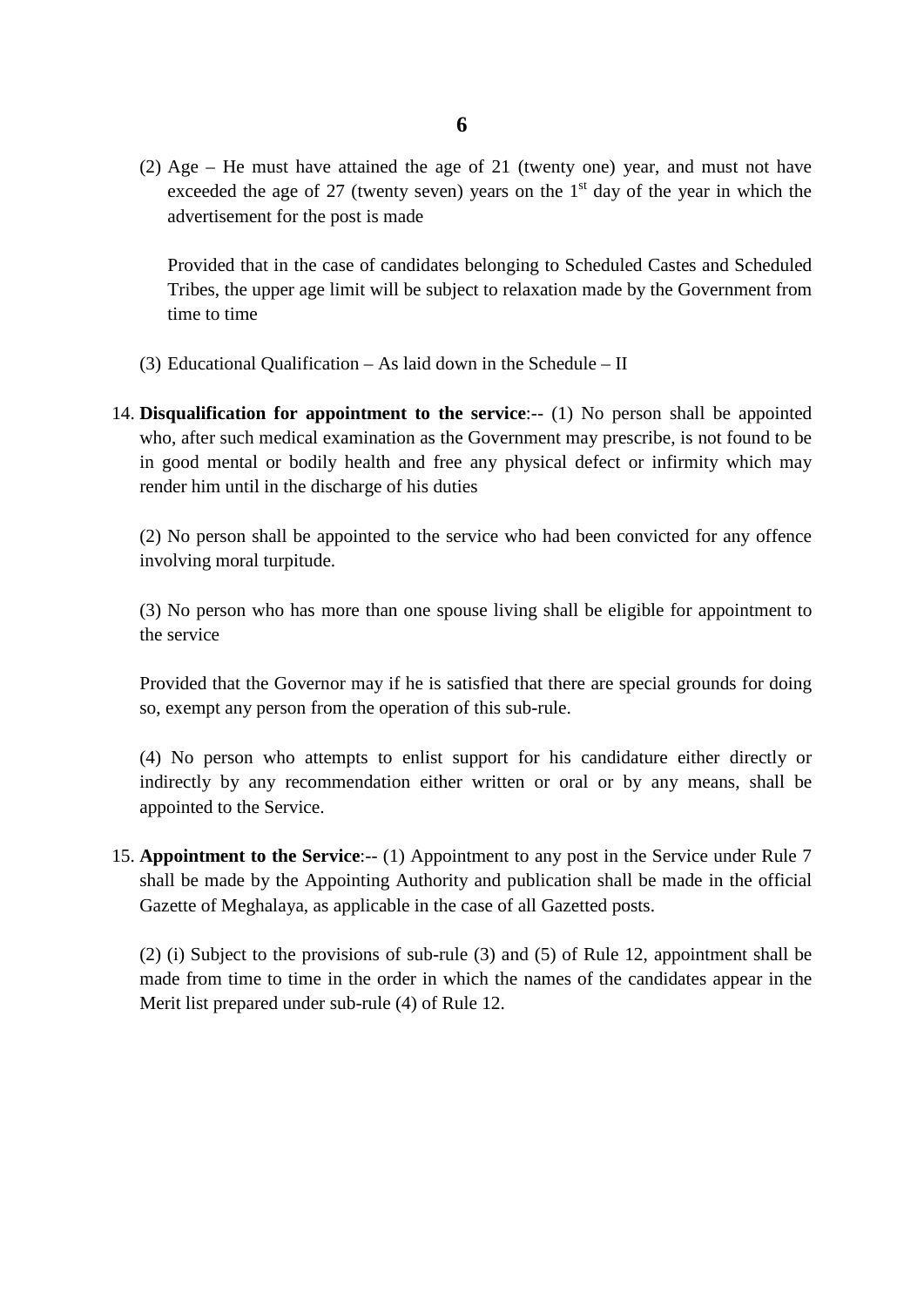(ii) A person appointed by direct recruitment shall join within 15 days from the date of receipt of the order of appointment, failing which, and unless the Appointing Authority extend the period of joining which shall not in any case exceed three months, the appointment shall be cancelled.

(3) Appointment under sub-rule (1) of Rule 7 shall be made in the order in which the names of candidates appear in the select list approved by the commission under sub-rule (4) of Rule 10.

16. **Probation**:-- Every person appointed to the Service under Sub-rule (2) of Rule 7 shall be on probation for a period of 2 (two) years:

Provided that the period of probation may for good and sufficient reasons be extended by the Appointing Authority in any individual case by a period not exceeding 2 (two) years.

Provided further that where a person appointed to the post in the Service could not be placed under probation for want of permanent Vacancy, any period which he has rendered in a temporary capacity, may having regards to his performance be towards the period of probation.

17. **Departmental Training**: -- (1) All Officers who joined the Service prior to the commencement of these Rules but have not undergone the training prescribed from time to time shall undergo successfully such prescribed training (S).

(2) Such persons referred to in sub-rule (1) of Rule 3 who have not undergone the prescribed training (S) shall be required to successfully undergo such training as the Appointing Authority may prescribe.

(3) Every person appointed to the Service after the commencement of these rules shall have to undergo successfully such training as may be prescribed by the Appointing Authority

18. **Discharge or Reversion**:-- (1) Where the Appointing Authority finds that the performance of duty by any member of the Service, appointed by promotion, is unsatisfactory or where he is found unfit to hold the post at any time during the period of probation., such member shall be liable to be reverted to his next lower post or grade.

(2) A member of the Service appointed by direct recruitment shall be liable to be discharged if

(a) he fails to make sufficient use of the opportunities given during the training or otherwise fails to give satisfactory performance during the period of probation: or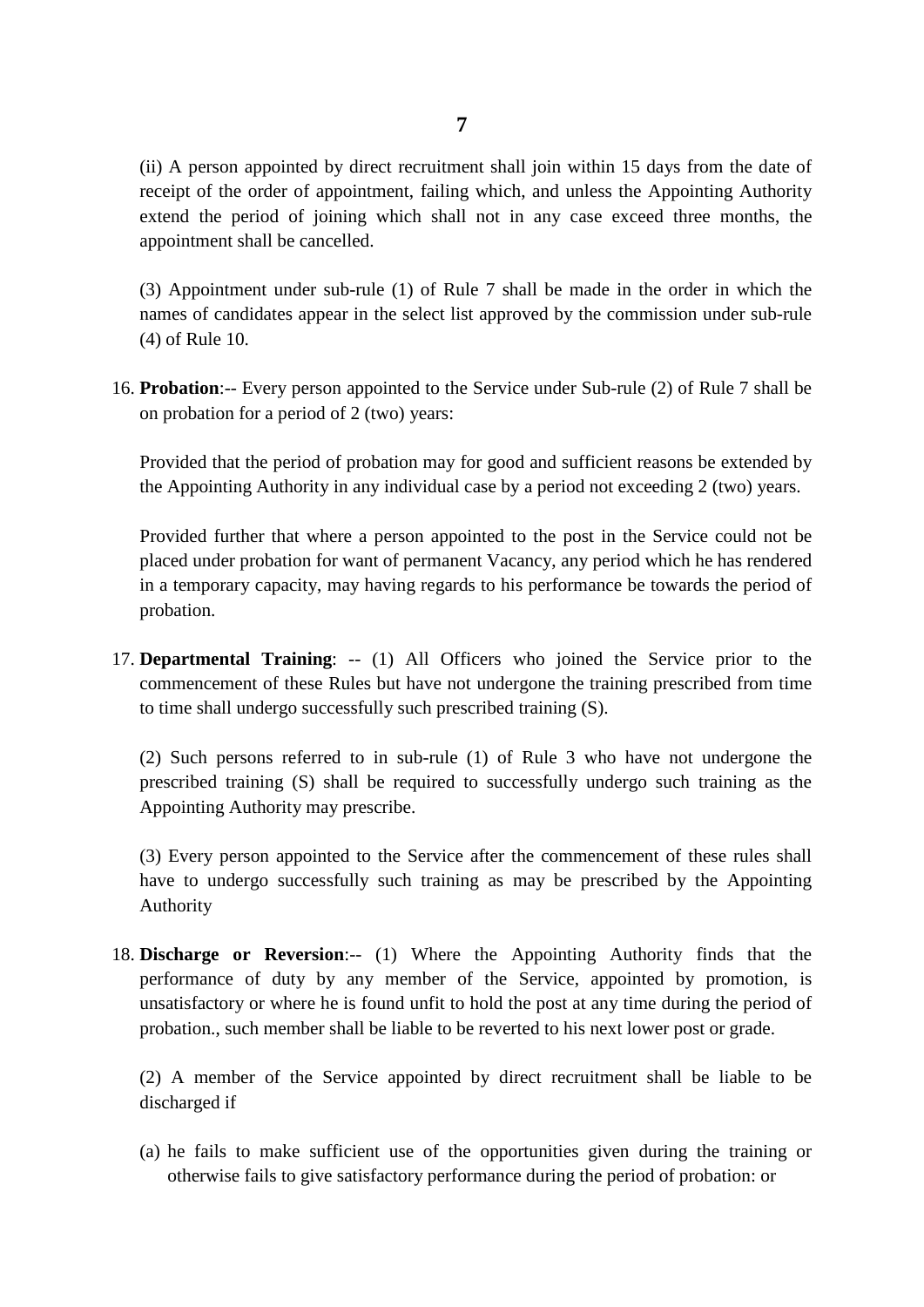- (b) he fails to undergo the Departmental Training (Basic Training Course conducted by the Directorate General, Factory Advice Service and Labour Institutes, Government of India, Mumbai) successfully.
- (c) on any information received relating to his nationality age, health, character and antecedents the Appointing Authority is satisfied that the probationer is ineligible or otherwise unfit for being a member of the Service.
- 19. **Seniority**: -- (1) The interse Seniority of the members of the Service who originally belonged to and Appointed by the Government of Assam before  $21<sup>st</sup>$  January, 1972 and who are allocated to the state of Meghalaya in accordance with the provisions of section 64 (1) of the North Eastern Areas (Re-organisation) Act, 1971 in the respective cadre shall be as it was in the corresponding cadre under the Government of Assam prior to their allocation to the State of Meghalaya.

(2) Notwithstanding anything contained in sub-rule (1) the interse Seniority of the member of the Service appointed by the Government of Meghalaya on the recommendation of the Assam Public Service Commission during the period between 2nd April, 1970 and  $20<sup>th</sup>$  January, 1972 (both days inclusive) vis-a-vis those appointed by the Government of Assam under the same recommendation and allocated to the State of Meghalaya in the respective cadre shall be determined in the order in which their names appeared in the list prepared by the Assam Public Service Commission. Such member shall be junior to all the members mentioned in sub-rule (1) above in the respective cadre

(3) The interse seniority of the members of the Service in any cadre appointed on or after  $21<sup>st</sup>$  January, 1972, but before the commencement of these rules, shall be in the order in which their names appeared in the respective lists prepared by the Commission or the Select lists approved by the Commission. Such members shall be junior to all the members mentioned in sub-rules (1) and (2) above in the respective cadres.

(4) ) The interse seniority of the members of the Service appointed to different cadres after the commencement of these rules shall be in the order in which their names appear in the Merit list prepared in sub-rule (4) of Rule 12 or in the select list approved understatement of Rule 10.

Provided that in any cadre a member of the Service appointed by promotion/selection shall be senior to a member appointed by direct recruitment where such selection fail in the same year.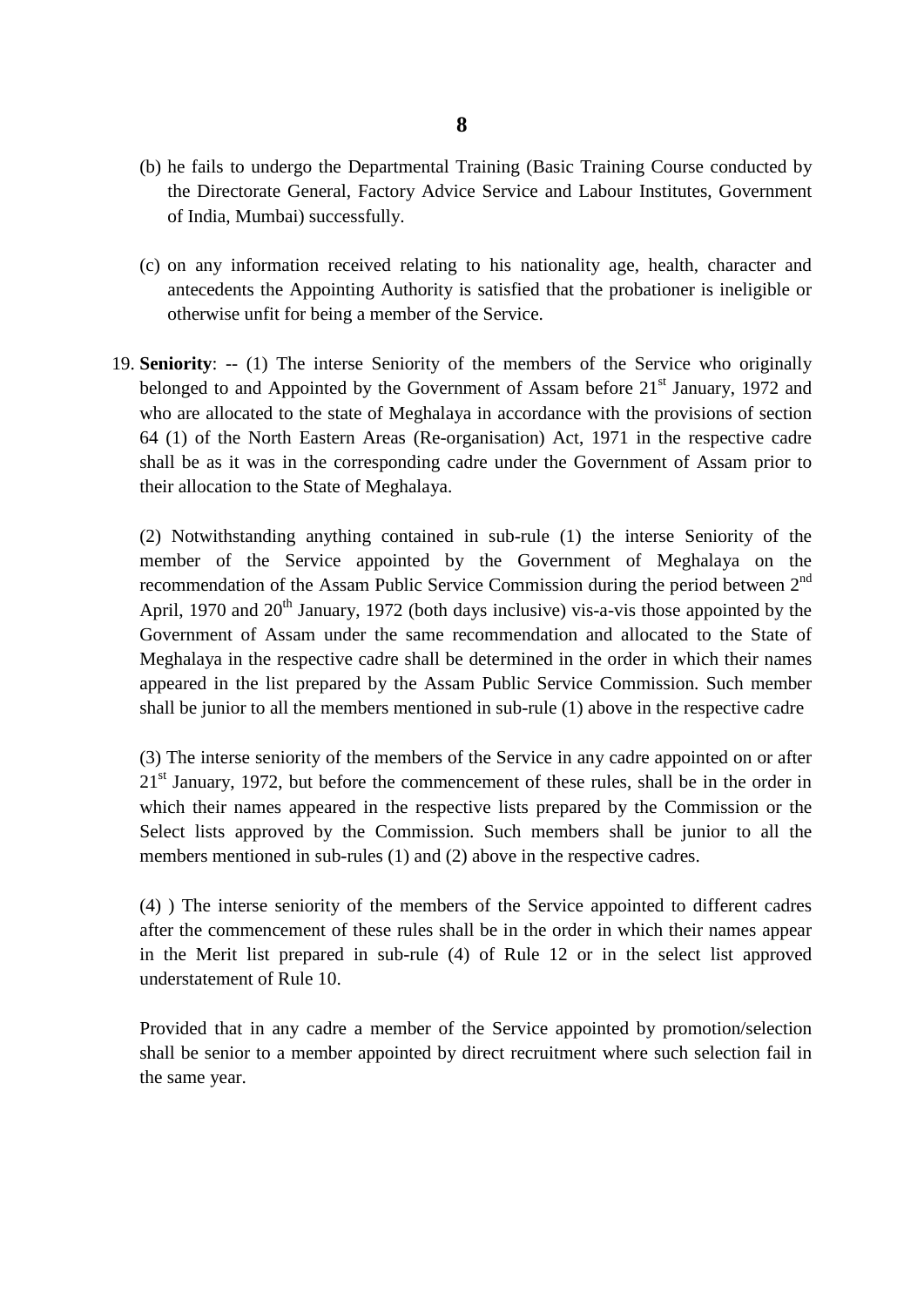(5) If confirmation of any member of the Service is delayed on account of his failure to qualify for such confirmation, he shall lose his seniority vis-a-vis such of his juniors in his cadre as may be confirmed earlier than him. His original position shall, however, be restored on his confirmation subsequently.

- 20. **Confirmation**: -- (1) Confirmation of a member of the Service in the cadre appointed by promotion shall be made according to his seniority in that cadre subject to the following conditions:-
	- (a) that he has served not less than one year in the post where he is to be confirmed
	- (b) that the performance of the employee is satisfactory (to be judged on the basis of Annual Confidential Reports and other relevant records)
	- (c) that there is no departmental proceeding/vigilance enquiry against him; and
	- (d) subject to availability of vacancy and that no officer held a lien on it.

(2) Confirmation of a probationer shall be made according to his seniority in that cadre subject to the following conditions:-

- (a) that he has completed the period of probation to the satisfaction of the Appointing Authority
- (b) that he has passed the Departmental Examination completely and successfully undergone the training courses may be prescribed by the Appointing Authority from time to time
- (c) that he is considered otherwise fit by the Appointing Authority and
- (d) subject to availability of vacancy.

Provided that where a person is not given opportunity to undergo the prescribed training during the period of probation his/her confirmation shall not be held up for reasons of not successfully undergoing the said training but such person shall when called upon by the Appointing Authority and opportunity given, successfully undergo the said training

Provided further that the Appointing Authority may for good and sufficient reasons exempt a member of the service from successfully undergoing the departmental basic Training course and confirm and confirm him/her in the respective cadre of the service.

- 21. **Graduation List**: -- An up to date Graduation list as on 1<sup>st</sup> January shall be prepared and published annually consisting of the name of all the members of the Service cadre wise and drawn up in the order of seniority and other particulars relating to the date of birth and appointment to the Service and such other details relevant to the service carer shall also be indicated against each name.
- 22. **Increment (1)**:-- The first increment admissible to a member of the Service shall accrue on completion of one year from the date of his joining the post but subsequent increment shall be allowed only on his completion of the period of probation successfully.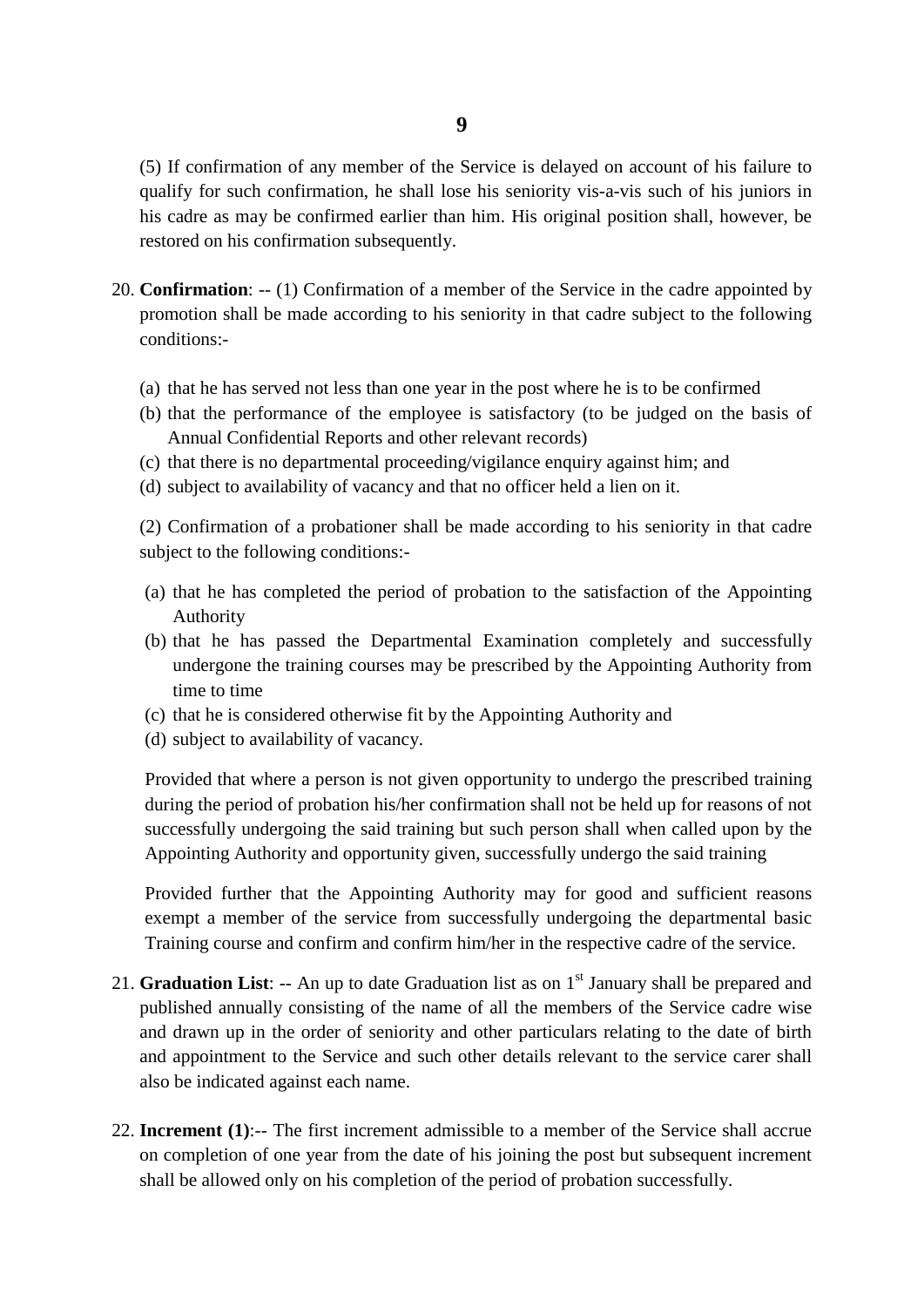(2) Such person referred to in sub-rule (2) of Rule 3 shall be allowed to draw increment becoming due within the period of two years from the date of commencement of these Rules but further increments shall be allowed only on their successfully completion of the training courses prescribed.

(3) The pay of the member of the Service on his completion of the prescribed departmental training successfully, shall be fixed at such a stage as if he has been allowed annual increments due but he shall not be entitled to any arrear in payor account of withholding due increments for the period prior to the date of his completion of the prescribed departmental training.

(4) The increment admissible to a member of the service promoted from one post to another shall accrue on the expiry of such year as admissible under the Rules.

- 23. **Power of the Government to dispense with or relax any Rules**:-- The Governor, if satisfied that the incorporation of any of the provisions of these Rules causes undue hardship in any particular case or cases or results in any particular post being left unfilled for want of person (S) possessing the minimum experience as specified by these Rules for promotions to such post (S), may dispense with or relax the requirement of any of these Rules to such extent and subject to such condition as it may consider necessary for dealing with the case in a just and equitable manner, or for meeting the exigencies of public interest.
- 24. **Interpretation**:-- If any question arises relating to the interpretation of these rules, the decision of the Government in the Labour Department with the approval of the personnel and Administrative Reforms Department shall be final.
- 25. Repeal and Saving: -- All rules, orders or notification corresponding to and in force immediately before the commencement of these Rules are here by repealed.

Provided that all orders or action taken under the rules, orders or notifications so repealed or any action taken in pursuance thereto shall be deemed to have been validity made or taken under the corresponding provisions of these Rules.

Commission & Secretary/Secretary to the

Government of Meghalaya,

Labour Department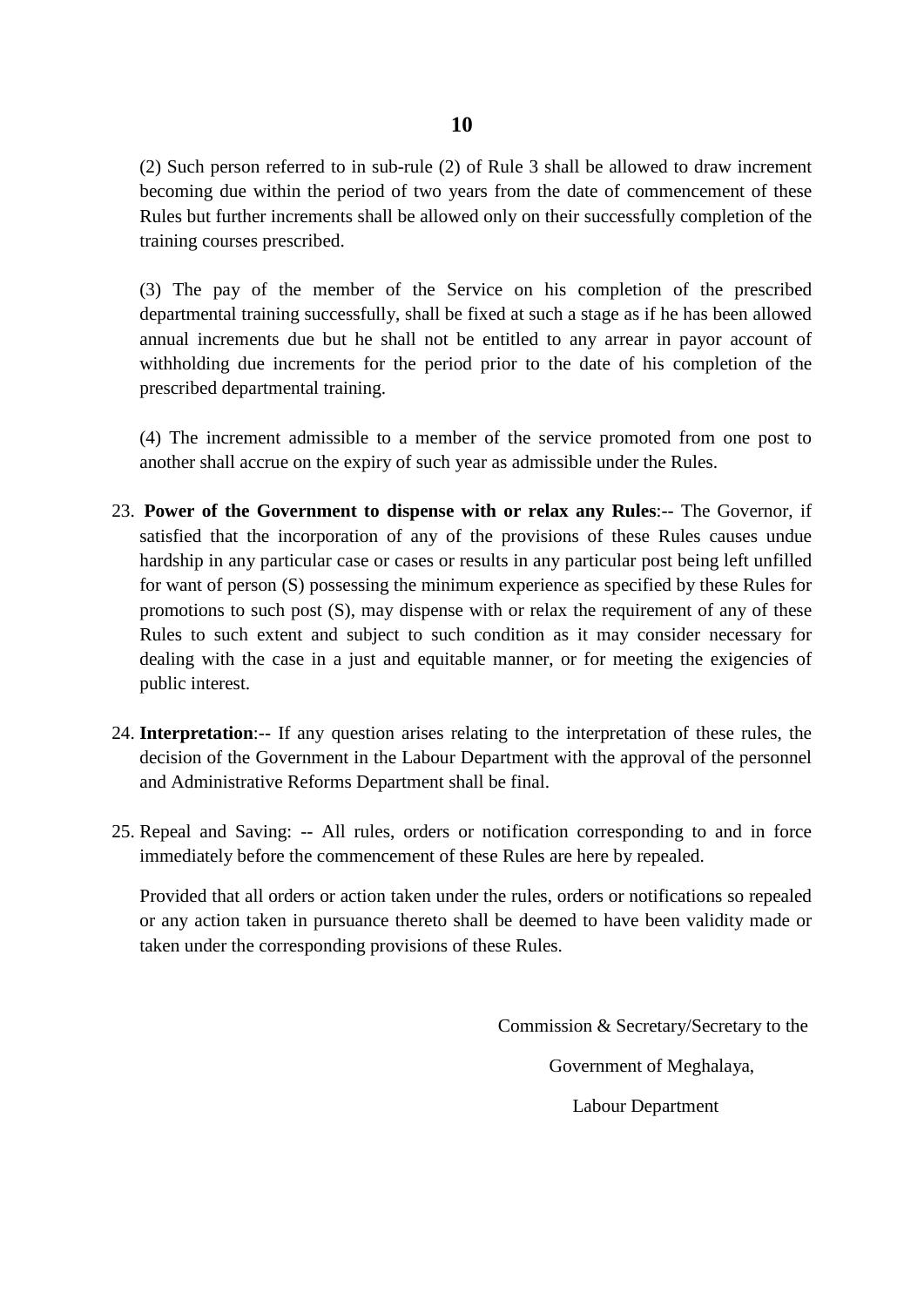#### **SCHEDULE - I**

#### **(RULE – 6)**

| Sl. No. | Name of Post                             | Time Scale Pay                                         | Number of Posts |                     |       |
|---------|------------------------------------------|--------------------------------------------------------|-----------------|---------------------|-------|
|         |                                          |                                                        |                 | Permanent Temporary | Total |
| 1.      | <b>Boilers</b><br>and<br>Factories       | Senior Inspector of 4750-275-10-400-EB-<br>500-13,100  | <b>One</b>      | $\blacksquare$      | One   |
| 2.      | Inspector<br><b>Boilers</b><br>Factories | of $6350 - 225 - 7700 - EB$<br>and 240-9380-250-11,130 | <b>One</b>      | $\blacksquare$      | One.  |

Commission & Secretary/Secretary to the

Government of Meghalaya,

Labour Department